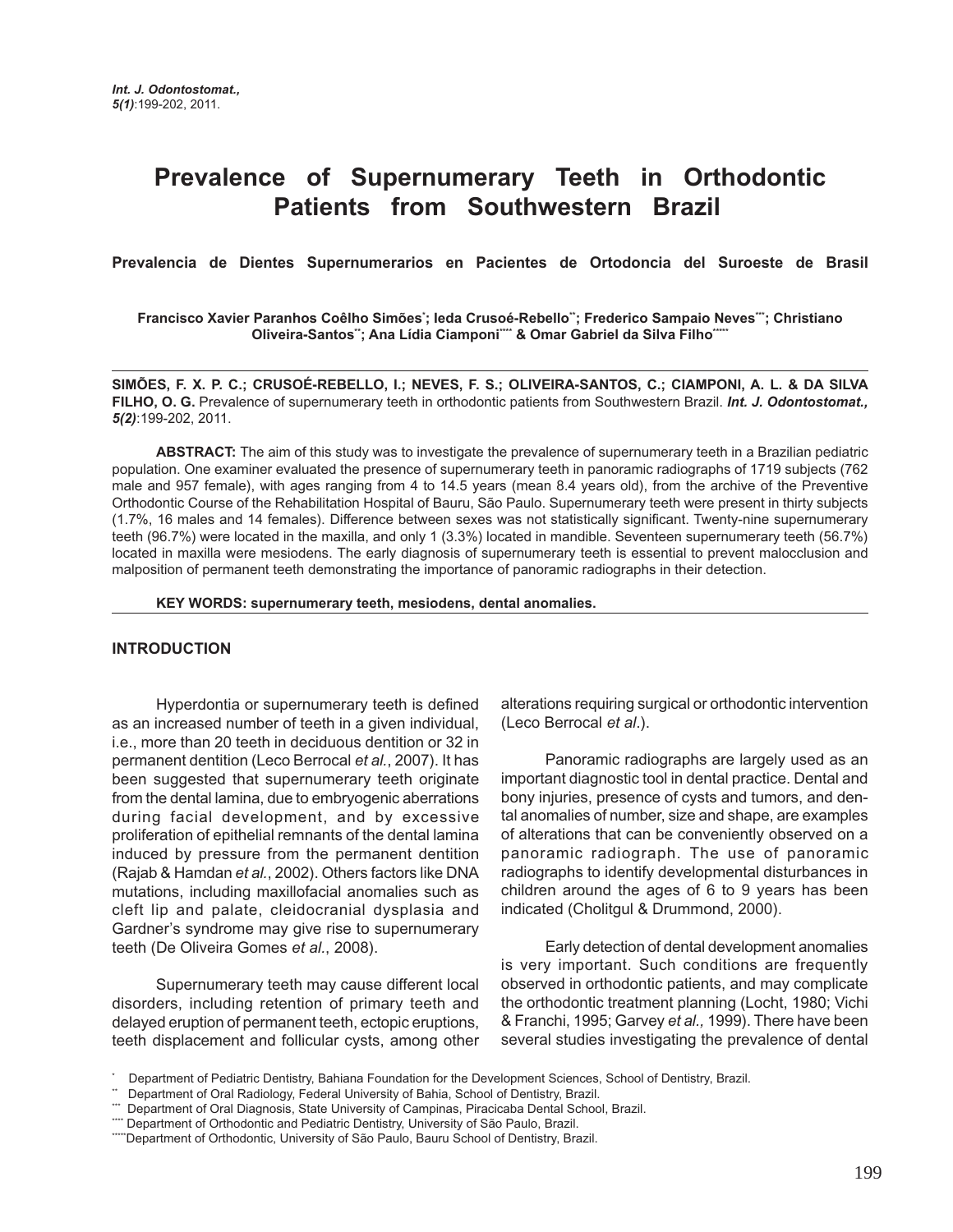abnormalities, however few have been conducted on orthodontic patients (Cholitgul & Drummond; Locht; Thongudomporn & Freer, 1998). Supernumerary teeth and dental agenesis are the most common developmental abnormalities founded in children. Supernumerary teeth may be impacted, but eventually some may be found erupted in the mouth. They may present as single or multiple extra teeth, unilateral or bilateral, in maxilla, mandible or both (Vichi & Franchi; Garvey *et al*.).

The aim of this study was to investigate the prevalence of supernumerary teeth in orthodontic records of a Southwestern Brazilian pediatric population.

## **MATERIAL AND METHOD**

Panoramic radiographs of 1719 orthodontic patients (762 male and 957 female) from the archive of the Preventive Orthodontic Course of the Rehabilitation Hospital of Bauru, São Paulo were evaluated for presence of supernumerary teeth. The mean age of the patients was 8.4 years (range 4 years and 4 months to 14 years and 6 months) at the time the radiographs were taken. All panoramic radiographs were taken at the same Radiology Center using the same machine. Exclusion criteria included: history of dental trauma, and/or tooth extraction prior to orthodontic treatment.

All the panoramic radiographs were examined by one observer, in a dimly lit room with a black mask attached to the view box. The findings on the panoramic radiographs were registered, and statistical analysis of the data was performed using the chi-square or Fischer tests.

## **RESULTS**

Supernumerary teeth were found in thirty subjects (1.7%), of which sixteen were male (0.9%) and fourteen female (0.8%). The difference among sexes was not statistically significant (Table I).

Among the thirty patients with this dental anomaly, twenty-four (80%) presented one supernumerary tooth, while six (20%) had two extra teeth. No differences among sexes for number of supernumerary was found (Table I). The presence of more than two supernumerary teeth per patient was not found.

Twenty-nine supernumerary teeth (96.7%) were located in the maxilla, whilst only one (3.3%) was located in mandible. Seventeen supernumerary teeth (56.7%) located in maxilla were mesiodens i.e. supernumerary teeth located near the midline in the maxilla (Table II).

Table II. Frequency of supernumerary teeth according to maxilla or mandible.

|                  | Maxilla $n$ (%) | Mandible n (%) |
|------------------|-----------------|----------------|
| <b>Frequency</b> | 29 (96.7%)      | $1(3.3\%)$     |
| <b>Mesiodens</b> | 17 (56.7%)      | $0(0\%)$       |

## **DISCUSSION**

Genetics normally determines formation of thirtytwo teeth to compose normal human permanent denture. However, developmental dental abnormalities, such as anomalies of number, shape and size of teeth may affect patients even without genetic syndromes. This vulnerability in the permanent denture confirms the importance of panoramic radiographs as a routine diagnostic method previous to orthodontic treatment.

Supernumerary teeth, or hyperdontia, may manifest in any region of the dental arches. Multiple supernumerary teeth that are not related to any syndrome are very rare; in these individuals supernumerary teeth are frequently found in the premolar area (Açikgoz *et al*., 2006). Multiple hyperdontia can be associated with Gardner syndrome,

Table I. Frequencies of number of supernumerary teeth according to sex.

|                         | Male $(\% )$ | Female (%)  | Total (%)   |
|-------------------------|--------------|-------------|-------------|
| One supernumerary teeth | 12 (75%)     | 12 (87.5%)  | 24 (80%)*   |
| Two supernumerary teeth | 4 (25.5%)    | $2(14.3\%)$ | $6(20\%)^*$ |
| Total                   | 16 (53.3%)   | 14 (46.7%)  | 30 (100%)   |

\*no-significant between sexes (p>0.05) by Fisher test.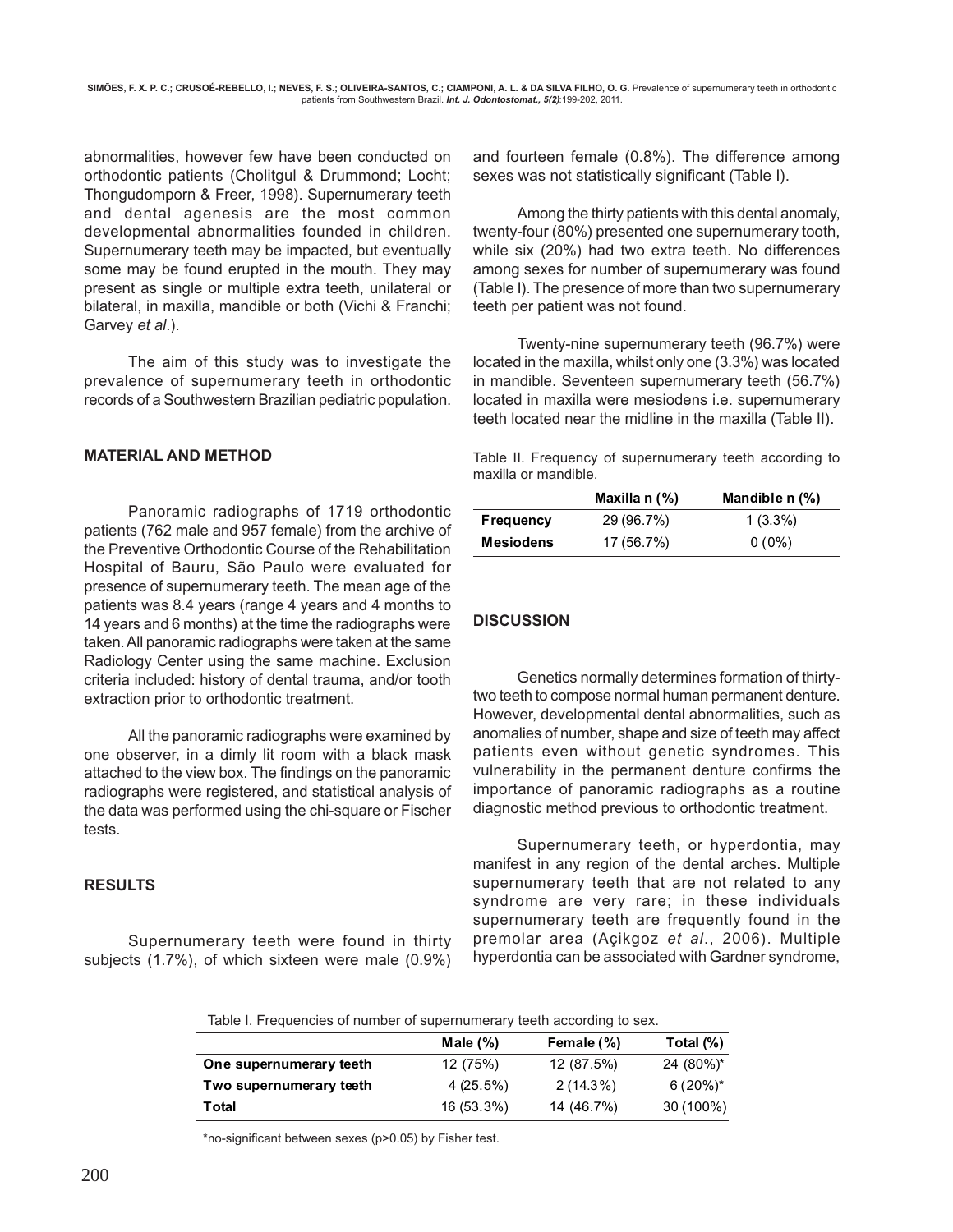Fabry-Ander-son syndrome, Ehlers-Danlos syndrome, facial fistulas or cleidocranial dysplasia (Montenegro *et al.*, 2006). The detection of supernumerary teeth can be an important feature in the diagnosis of these conditions.

There are few studies investigating the prevalence of supernumerary in orthodontic patients (Cholitgul & Drummond; Locht; Thongudomporn & Freer). Our results showed a prevalence rate (1.74%) similar to those found by other Brazilian studies – 1.2% (Campos, 1996), 1.41% (Primo *et al.*, 1997), 1.1% (Lee, 1999), 1.5% (Girondi *et al.*, 2006). However, other studies have found much higher – 7.38% (Tanaka *et al.*, 1995) and 2.5% (Côrrea *et al*., 2009), and lower prevalence rates – 0.3% (Kramer *et al.*, 2008).

In most of the previous studies, males are affected twice as much as females (Bondin *et al.*, 1978; Liu, 1995; Humerfelt *et al.,* 1985). In our study, males were more affected than females, but the difference was not statistically significant.

Supernumerary teeth may present as an isolated extra tooth or as multiple teeth, in any region of the mandible or maxilla. However, the most frequent location of the supernumerary teeth is in the maxilla, mainly in anterior region. More rarely, they can be located in the upper molar, lower premolar, upper premolar, lower molar, upper canine and inferior incisor (Leco Berrocal *et al.*; Ferrés-Padró *et al*., 2009). They may have different forms, ranging from similar to a normal tooth to conoid, supplemental, or mixed morphologies. In agreement with

previous studies (Leco Berrocal *et al.*; Rajab & Hamdan; Vichi & Franchi; Açikgoz *et al*.; Gündüz *et al*., 2008), most supernumerary teeth were found in the anterior maxilla region (mesiodens). Seventeen mesiodens were observed in the maxilla, whilst none were found in the mandible. The shape of mesiodens can be conical and canine-like, or more rarely incisor-like, tuberculated and round. The most common position of mesiodens are vertical or inverted (Gündüz *et al.*).

In some cases, supernumerary teeth can be associated to odontomas, causing its impaction. This association frequently occurs in the anterior maxilla region (Esenlik *et al.,* 2009).

Clinical complications are not uncommon in patients with supernumerary teeth. Tooth displacement and failure of eruption are the most frequent complications. Other studies have shown that tooth displacement is a clinical complication frequently observed, however, cyst formation, root anomalies, and intraoral infections may also be observed (Gündüz *et al*.). Moreover, a possible relationship between supernumerary teeth and other developmental anomalies, such as talon cusps and dens evaginatus, has been proposed (Cho, 2005; Lee *et al*., 2007).

Most supernumerary teeth are impacted and asymptomatic and diagnosed incidentally on radiographic examinations. Panoramic radiograph is thus essential for the early detection of supernumerary teeth, among many other dental and bone conditions that might influence orthodontic treatment outcome.

**SIMÕES, F. X. P. C.; CRUSOÉ-REBELLO, I.; NEVES, F. S.; OLIVEIRA-SANTOS, C.; CIAMPONI, A. L. & DA SILVA FILHO, O. G.** Prevalencia de dientes supernumerarios en pacientes de ortodoncia del suroeste de Brasil. *Int. J. Odontostomat., 5(2)*:199-202, 2011.

**RESUMEN:** El objetivo de este estudio fue investigar la prevalencia de dientes supernumerarios en una población pediátrica de Brasil. Un examinador evaluó la presencia de dientes supernumerarios en radiografías panorámicas de 1719 sujetos (762 hombres y 957 mujeres), con edades comprendidas entre 4 y 14,5 años (media 8,4 años de edad), del archivo del Curso de Ortodoncia Preventiva del Hospital de Rehabilitación de Bauru, São Paulo. Los dientes supernumerarios se presentaron en treinta sujetos (1,7%, 16 hombres y 14 mujeres). La diferencia entre sexos no fue estadísticamente significativa. Veintinueve dientes supernumerarios (96,7%) se ubicaron en el maxilar, y sólo 1 (3,3%) se ubicó en la mandíbula. Diecisiete dientes supernumerarios (56,7%) ubicados en el maxilar eran mesiodens. El diagnóstico precoz de los dientes supernumerarios es esencial para prevenir la maloclusión y malposición de los dientes permanentes, lo que demuestra la importancia de la radiografía panorámica en su detección.

**PALABRAS CLAVE: dientes supernumerarios, mesiodens, anomalías dentales.**

## **REFERENCES**

Açikgoz, A.; Açikgoz, G.; Tunga, U. & Otan, F. Characteristics and prevalence of non-syndromic multiple supernumerary teeth: a retrospective study. *Dentomaxillofac. Radiol., 35(3)*:185-90, 2006.